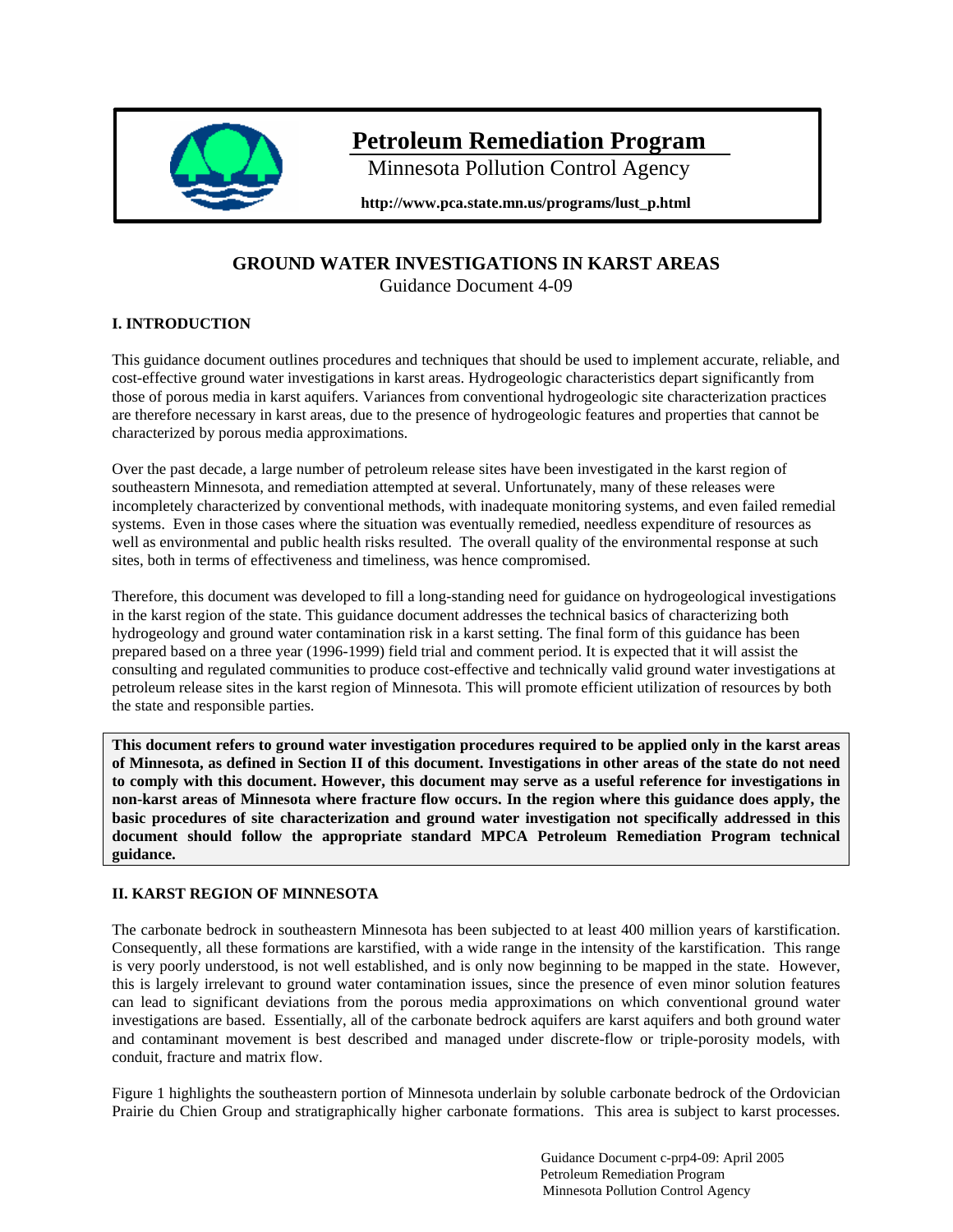Note that this 'southeastern portion of Minnesota' includes all but the northwestern portions of the Twin Cites metro area and extends as far southwest as Mankato and the corner of Martin County.



Figure 1

 Figure 2 shows the extent of the latest Wisconsin age glacial ice cover in southeastern Minnesota's karst areas. The areas that had been covered by Wisconsin age ice are often, but not always, covered with relatively thick layers of glacially derived sediments. Conversely, the sediments in areas that had not been covered by Wisconsin age ice tend to be thin. All except the extreme eastern parts of Winona and Houston counties have been glaciated at least once during the Pleistocene. Even though all of the carbonate bedrock has been subject to karst dissolution and contains karst features, the most visible karst features are understandably concentrated in the areas that had not been covered by the Wisconsin ice. This also has resulted in absence of, or a relatively thin layer of, glacial sediment cover over these areas. Hence, these are also the regions of highest susceptibility to ground water contamination. As shown in the figure, this area covers all or parts of the following counties:

| Hennepin<br><b>Ramsey</b><br><b>Scott</b><br><b>Dakota</b><br>Goodhue<br>Wabasha<br><b>Olmsted</b><br>Winona<br><b>Fillmore</b><br><b>Houston</b> | Washington<br>Rice<br>Dodge<br><b>Mower</b> |
|---------------------------------------------------------------------------------------------------------------------------------------------------|---------------------------------------------|
|---------------------------------------------------------------------------------------------------------------------------------------------------|---------------------------------------------|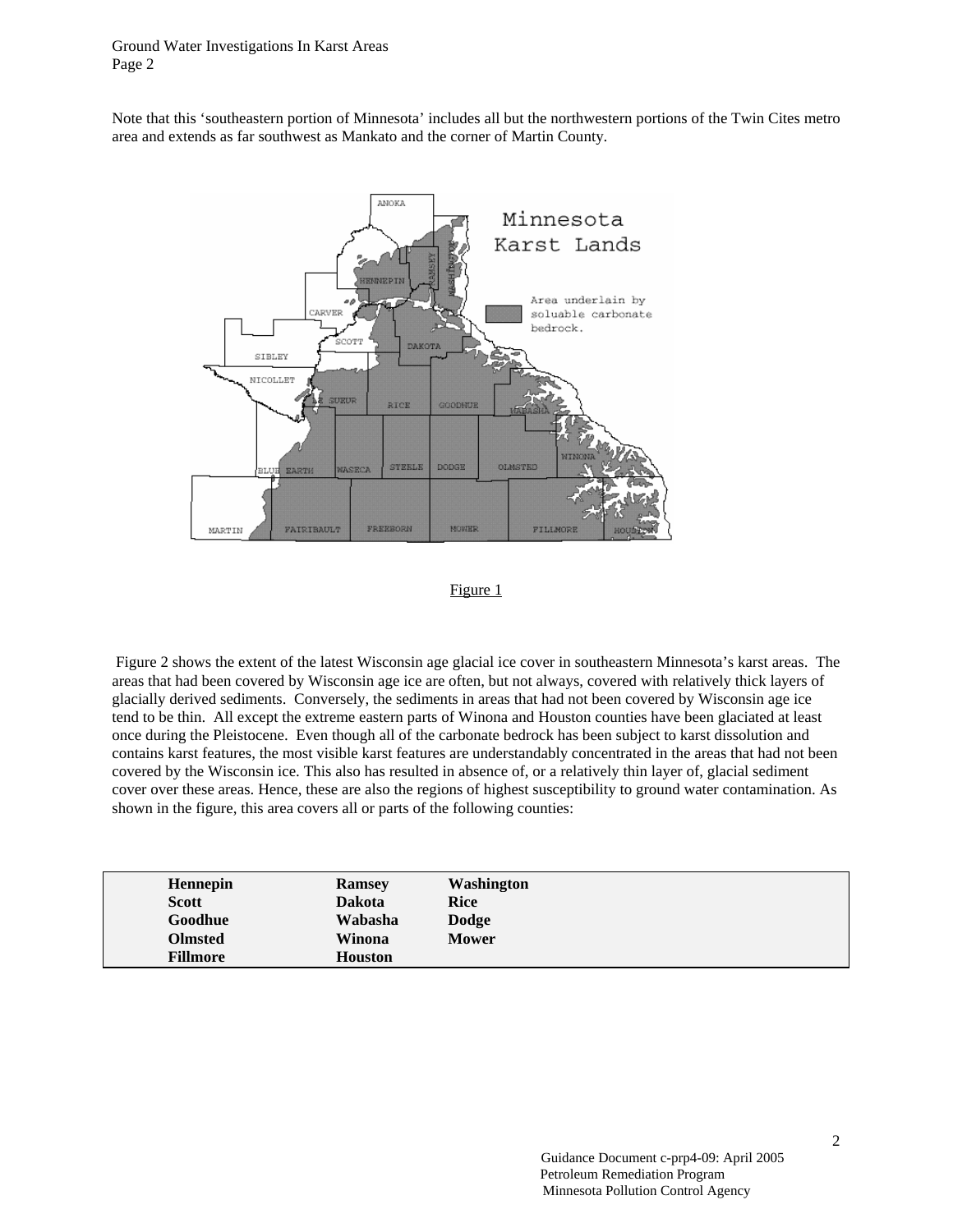



Areas lying outside this region of higher sensitivity are also underlain by the same geologic formations, but usually the presence of a significant thickness of glacial till serves to reduce the potential of ground water impact. For this reason, the application of this guidance will not be strictly necessary in these areas. However, exceptions do exist where tills are thin or absent, or where tills have been replaced by outwash sand and gravel. Therefore, if a carbonate bedrock unit is found to have been impacted in any area, it should be investigated as a karst aquifer in accordance with this document.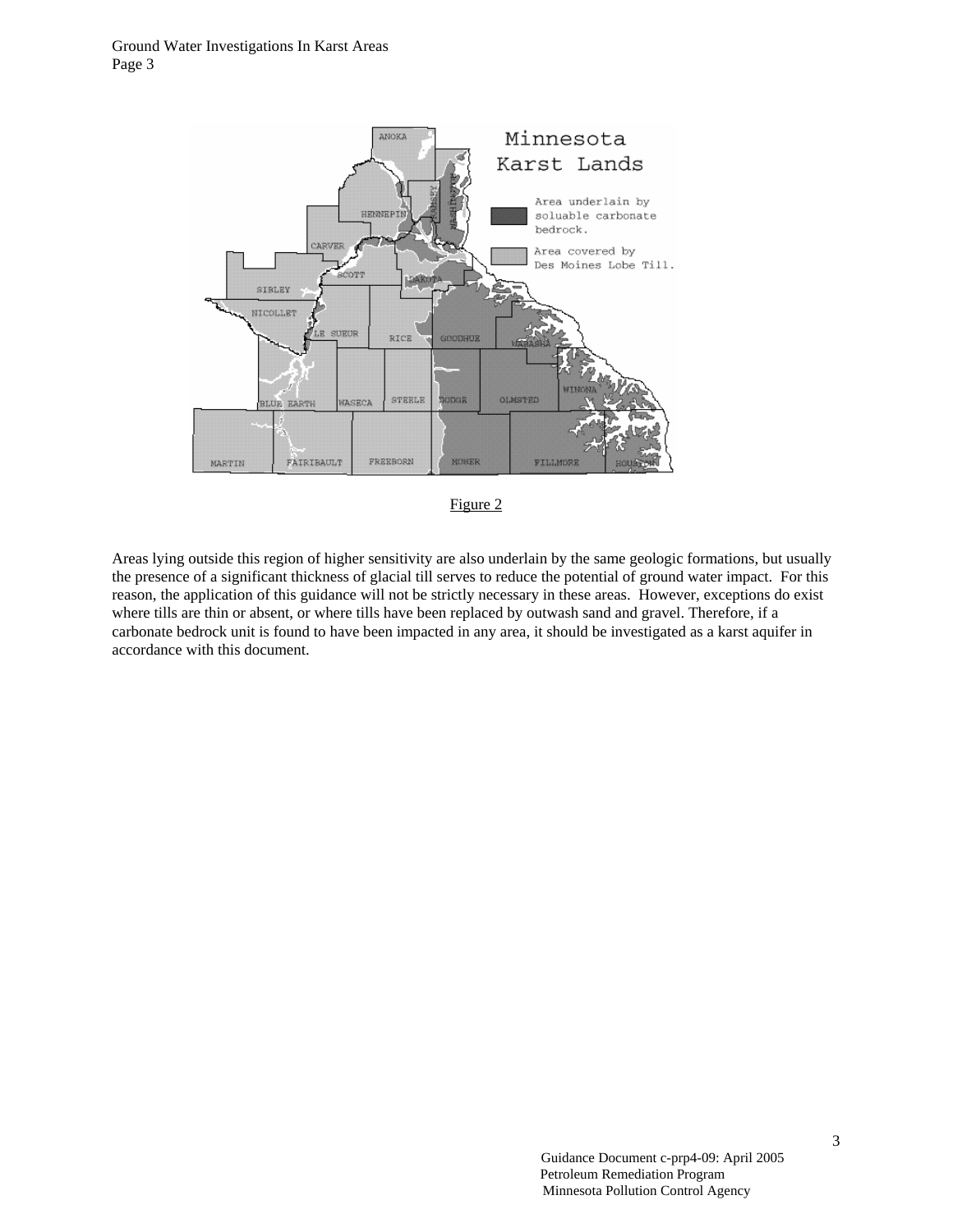## **III. KARST AQUIFERS OF MINNESOTA**

Г

In the previously listed 14 counties, the following geologic units should be treated as karst aquifers, and the ground water investigations should be based on the procedures outlined in this document:

| <b>GEOLOGIC</b><br><b>UNIT</b>                                                                                                                                                                                                                                                    | <b>PERIOD</b>                  | <b>APPROXIMATE MAXIMUM</b><br><b>THICKNESS</b> |  |
|-----------------------------------------------------------------------------------------------------------------------------------------------------------------------------------------------------------------------------------------------------------------------------------|--------------------------------|------------------------------------------------|--|
| <b>Cedar Valley</b><br>Group                                                                                                                                                                                                                                                      | <b>Devonian</b>                | 220 feet                                       |  |
| Wapsipinicon<br>Group                                                                                                                                                                                                                                                             | <b>Devonian</b>                | 75 feet                                        |  |
| Maquoketa<br><b>Formation</b>                                                                                                                                                                                                                                                     | Ordovician                     | 70 feet                                        |  |
| <b>Dubuque</b><br><b>Formation</b>                                                                                                                                                                                                                                                | Ordovician                     | 40 feet                                        |  |
| Galena<br>Group                                                                                                                                                                                                                                                                   | Ordovician                     | 230 feet                                       |  |
|                                                                                                                                                                                                                                                                                   | <b>Decorah Confining Unit-</b> |                                                |  |
| <b>Platteville</b><br><b>Formation</b>                                                                                                                                                                                                                                            | Ordovician                     | 35 feet                                        |  |
| <b>Glenwood Confining Unit-</b>                                                                                                                                                                                                                                                   |                                |                                                |  |
| <b>St. Peter Formation</b><br>Ordovician<br>100 feet<br>(Not a carbonate unit, but significant karst features appear in it. Most likely as a result of the stoping upward of solution cavities<br>originating in the underlying Shakopee Formation of the Prairie Du Chien Group) |                                |                                                |  |
| Prairie<br>Du Chien Group                                                                                                                                                                                                                                                         | Ordovician                     | <b>300 feet</b>                                |  |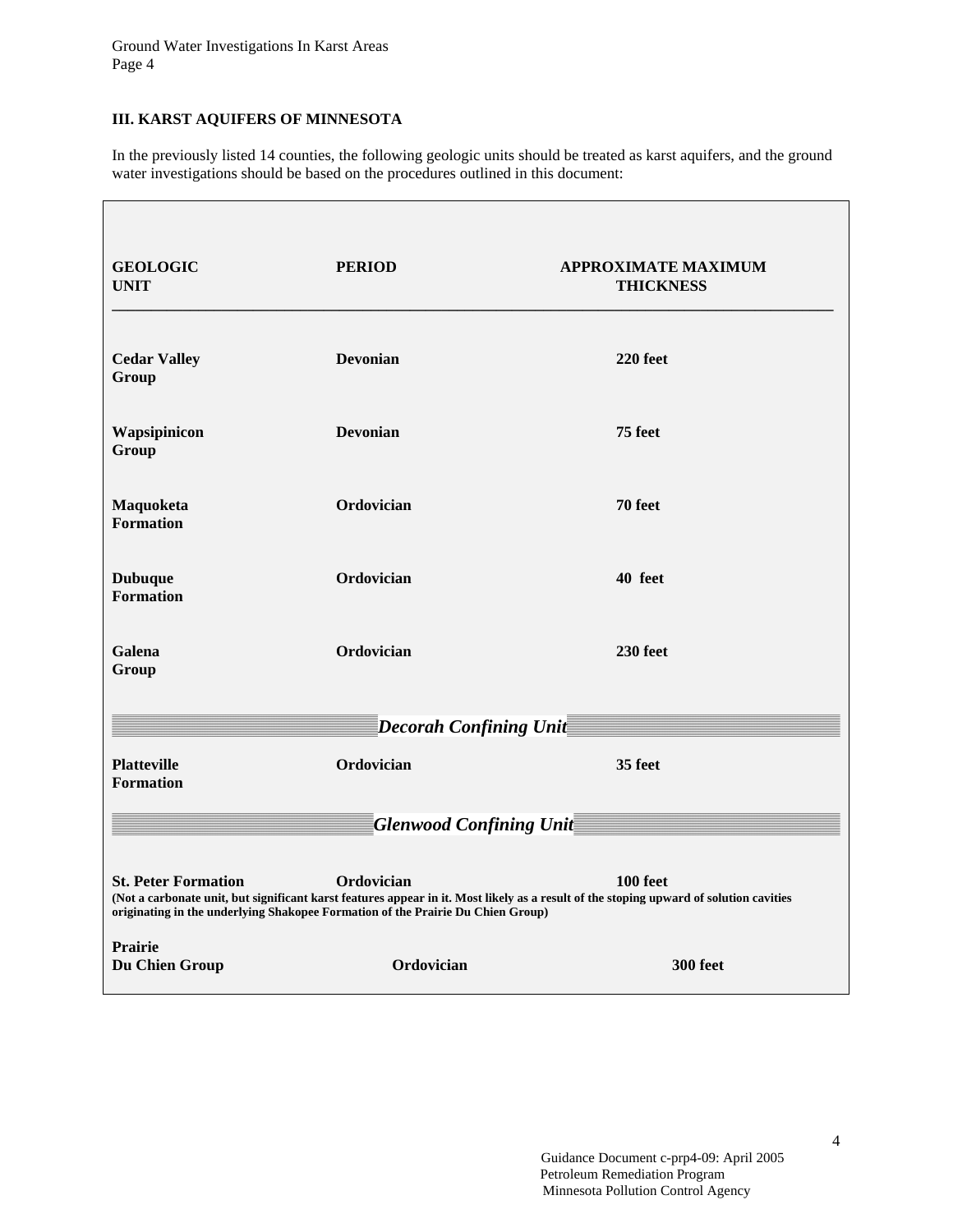## **IV. CONDUCTING THE SITE INVESTIGATIONS**

*Many of the procedures described in this section of the document have been field proven at petroleum release sites in southeastern Minnesota, and others are based on the ASTM standards. Professional judgment may still need to be exercised in selecting the applicable procedures at specific sites. Whenever felt necessary, MPCA staff should be consulted for site-specific decisions. However, some of these procedures have proven to be essential for a minimal characterization of a karst site, and should be performed at all appropriate sites as part of the remedial investigation (RI). MPCA staff should be consulted beforehand if it is planned to exclude any of them from the RI. Application of further karst specific methods may be required based on the data obtained from these*  basic procedures. Some of these recommended additional procedures are outlined in shaded boxes to supplement *the required procedures for each phase of the investigation.* 

## **1. Evaluating regional geology**

Pre-existing information for the area must be examined and available information compiled and presented in the remedial investigation (RI) report for the site. Information commonly available includes, but is not limited to:

- Geologic maps
- Stratigraphic cross sections
- Topographic maps
- Topographic cross sections
- Geophysical logs
- Cave maps
- Aerial photographs
- Soil surveys
- Investigation results from other sites in the area environmental, geotechnical, storm water etc.

#### **2. Evaluating site geology**

Field reconnaissance within a minimum one mile radius of the site should be completed early in the project to identify and evaluate features such as those listed below that which offer an insight into the geology and hydrology of the site.

- Bedrock outcrop properties
- Open fractures and joints
- Sinkholes
- **Caves**
- Springs
- Seeps
- Disappearing streams
- Karst windows
- Dry valleys

Bedrock outcrops should be examined to determine the stratigraphic position of seeps, springs, caves, zones of solution, and zones of fracturing – both horizontal and vertical. The relationship of shale beds or other low permeability units to hydrologic features should be determined.

Minor, structural features such as anticlines, synclines, monoclines and domes may alter the local dip of the nearly flat-lying bedrock formations. Such subtle features, particularly in areas of locally high permeability and low gradients can radically alter flow directions. The orientation of joint sets, particularly the largest and most systematic joints are equally important. Such structural information is rarely shown on published geologic maps, and hence evaluation of these is important during the site investigation.

**In the absence of any suitable outcrops, some of this information can be obtained from core drilling. In case of inadequate core recovery or if destructive drilling is used, this information can be obtained with applicable geophysical techniques (such as gamma, resistivity, or conductivity for stratigraphy; and caliper or television for fractures). In areas of thin or absent overburden, the location of some high-angle fractures and large karst features can also be determined from topographic maps and aerial photographs.**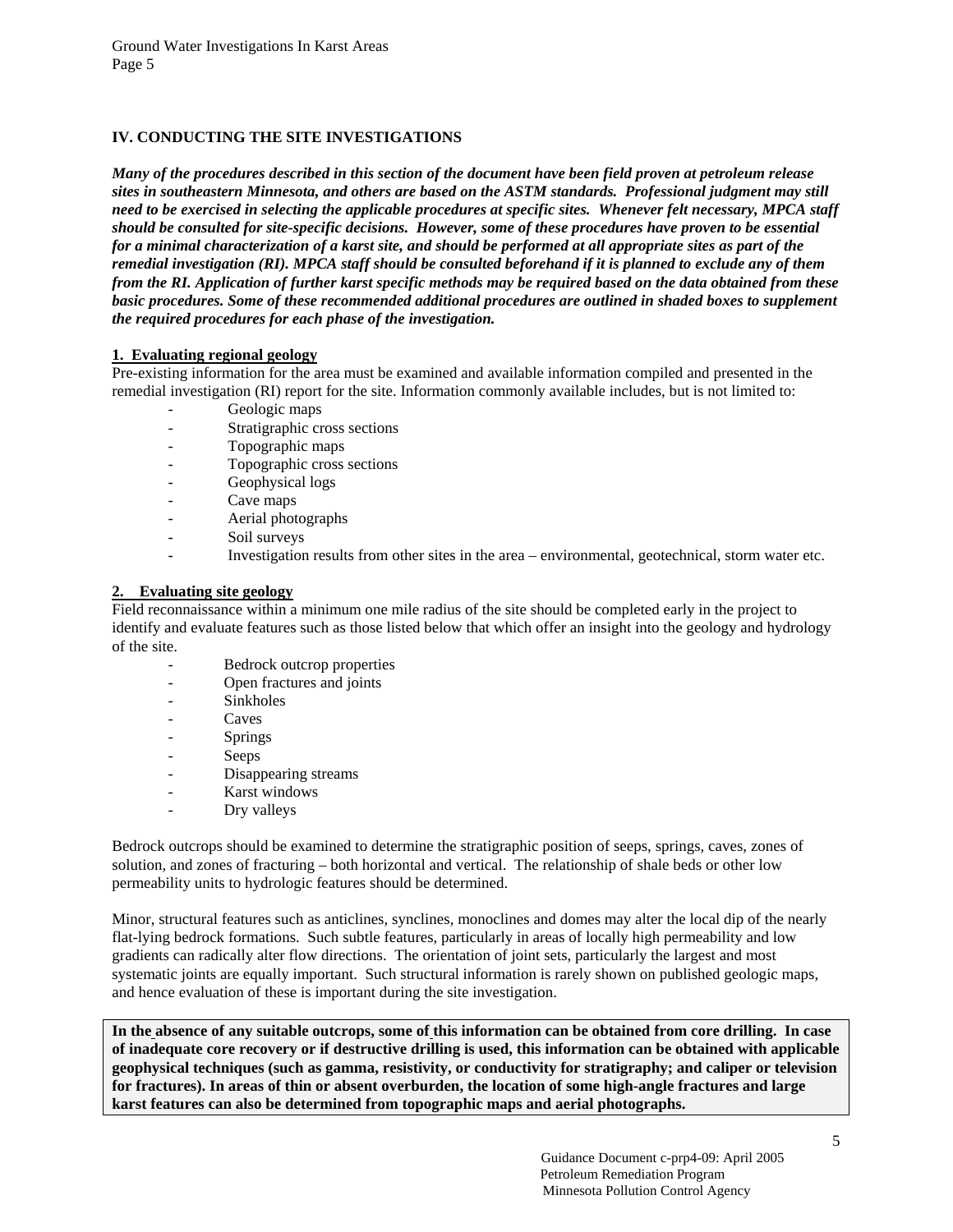## **3. Evaluating regional hydrogeology**

In addition to the data examined during Step 1 – Evaluating regional geology, all existing hydrogeological information for the area should also be consulted. This should include compiling and studying all available ground water data for the area, and submitting the same in the RI report. Such data may include:

- Water table or potentiometric maps
- Water level records
- Water quality records
- Pump test data
- Well performance data
- Results of other groundwater/surface water investigations in the area

Ground water investigations at the site should then be designed and conducted in the context of this regional setting.

## **4. Evaluating site hydrogeology**

**a) Inventory:** As described in Step 2 – Evaluating site geology, the presence within a radius of at least one mile of the site of surface karst landforms such as sinkholes, disappearing streams, dry valleys, springs, seeps, karst windows and subsurface karst features such as caves and solutionally enlarged joints should be recorded. The information from Step 2 and Step 4 should then be compiled into a **Karst Hydrogeologic Inventory** that must be completed and submitted with the RI report for all sites at which this guidance is applied.

 In agricultural areas, drain tile systems should be examined. Such systems routinely drain to karst features or to surface waters that then sink into karst features.

**b) Aquifer variability – Off-site:** Hydraulic head, temperature and specific conductance at any nearby wells and discharge, temperature and specific conductance at natural discharge points such as springs should be measured. The purpose is to document the natural variability of the ground water system, especially in response to recharge events. This must be done for at least three major recharge events during the site characterization and prior to submitting the RI report. Refer to Step 5 – Contamination sampling schedule and frequency, for details on recharge event sampling. Such measurements can be done by hand but experience has shown that simple data logger systems are sufficiently robust and economical that they are normally the most cost-effective ways of obtaining the necessary information. Placement of automatic samplers at these sampling points provides another reliable and economical means of obtaining some of this data without necessitating repeated field visits. The same parameters must also be measured at these points at all other routine site monitoring events (the standard quarterly schedule unless specified otherwise) to establish background values, so that comparisons can be made to determine system variability and response times. As required in standard Petroleum Remediation Program guidance, the RI report must include a minimum of two quarterly monitoring events.

**c) Aquifer variability – On-site:** The same measurements as specified for off-site water wells must also be conducted at site monitoring wells once they are installed, according to the same schedule as described above.

**d) Potentiometric map:** Along with the measurements conducted at site monitoring wells, the elevations of local base-level surface water bodies and elevations of springs should be used as data points for constructing a potentiometric map and determining the dominant groundwater flow direction. All available water wells in the area should also be used for water level measurements. Water levels from all points used should be checked against those from neighboring points to screen out any anomalous or non-representative water levels caused by vertical gradients or fracture flow. The water table configuration must be carefully evaluated. For example, 'stair step' or 'v' patterns versus smooth patterns can yield important information about discrete flow pathways. Potentiometric maps should be extended significantly beyond property boundaries in order to determine the likely extent and direction of contaminant travel, and to increase the accuracy of the map. For maximum accuracy and validity, the study area for determining the potentiometric surface must extend in all directions away from the site until *either* the water table is established by measurements to be consistently higher than at the vicinity of the site *or* a definite discharge boundary (such as a large perennial stream) is reached. The potentiometric map and ground water flow direction must be re-computed for all routine site-monitoring events, as well as for each of the recharge events.

**The potentiometric surface should be used as a first approximation for delineation of ground water flow directions and basin boundaries. If required, this can be confirmed by properly conducted tracer tests.**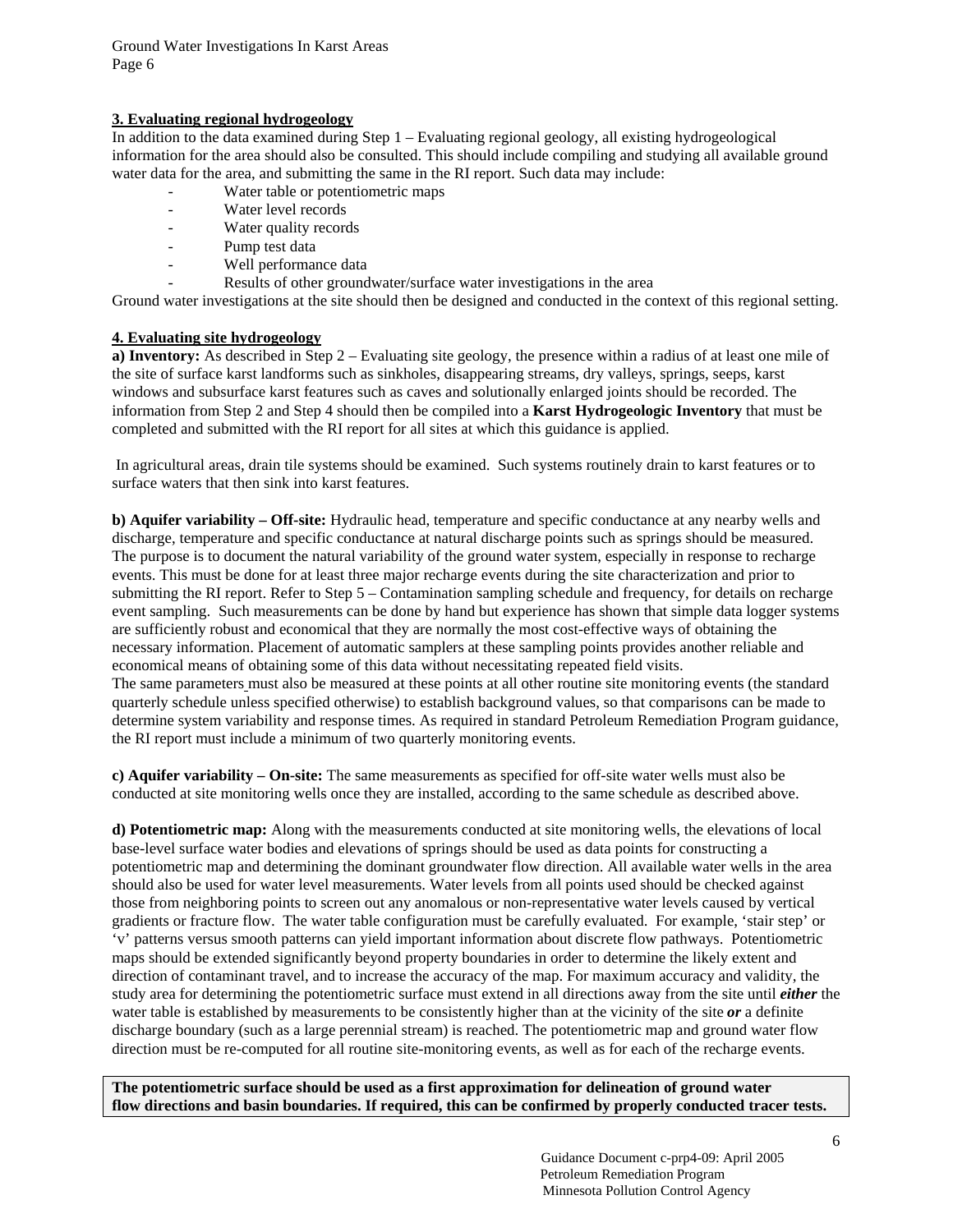#### **5. Ground water sampling schedule and frequency**

In order for samples to be representative of the conditions in the karst aquifer, frequency of sampling needs to be selected to reflect the inherent variability rather than at pre-specified, fixed intervals as is typically done. Therefore, during the RI, the standard quarterly frequency must be supplemented by sampling conducted initially for at least three major recharge events. These should be the same three events used to measure aquifer variability in Step 4 – Evaluating site hydrogeology.

The RI report should therefore include a minimum of two quarterly ground water monitoring rounds and a minimum of three recharge event monitoring rounds, conducted at all monitoring points. The basic quarterly sampling at these points will be expected to continue, unless specified otherwise by the MPCA. Additional recharge event sampling requirements should be decided based on the results of the preliminary three rounds, in consultation with the MPCA.

Recharge event contaminant sampling should consist of a sample taken during the event or immediately following it (no more than twelve hours should elapse between recharge event termination and monitoring), and another 3 to 5 days after its termination. If the field parameters during the post-recharge sampling show significant ongoing influence of the recharge event, a second sample should be taken another 3 to 5 days later. This same schedule and sampling events should also be used for measuring the aquifer variability as required in Step 4 – Evaluating site hydrogeology.

**At the start of a recharge event, it is not possible to know how significant it will be. At the middle or end, it is often too late to collect samples that will definitely characterize the aquifer response to the event. Therefore, it is always preferable to commence sampling at the start of an event, and collect several rounds of samples spread out over the duration of the event. After the event, the decision of whether or not to analyze the samples, as well as the selection of which samples to analyze can be based on professional judgment and an evaluation of the significance of the event. Therefore, the most applicable data will be obtained from monitoring plans that include automated monitoring using equipment such as data loggers and automatic samplers. This allows 'remote' sampling, without the need to make repeated and precisely timed field visits, which may sometimes be in poor weather conditions.** 

Snowmelt events can be major recharge events for karst aquifers. Hence, spring thaw monitoring is encouraged in addition to that conducted after major rainfall events.

#### **6. Establishing the ground water monitoring system**

#### *A. Preferred methods*

Natural monitoring points such as springs, cave streams, and seeps identified during Step 1 through Step 4 as being potential discharge points for ground water from the site must be incorporated into the ground water monitoring network, as these discharge points typically intercept flow from a larger area than a monitoring well.

**At some sites, it may be necessary to collect a select number of samples for background water quality at springs, cave streams, and off- site wells that yield water that is geochemically representative of the aquifer. These upgradient/background monitoring points can even be located in an adjacent ground water basin or surface watershed, since in fractured rock and karst aquifers ground water conduits can cross surface drainage divides.**

When sampling from alternative monitoring points, samples should be collected as close to the discharge point as possible. Spring discharge must be determined during all sampling events, even if only based on a stage height measurement or a relative visual estimate. Visual parameters (such as turbidity, coloration, iron staining, sheen or odors) and the standard field parameters (such as temperature, pH, and specific conductance) must also be recorded, just as they would be while sampling from wells.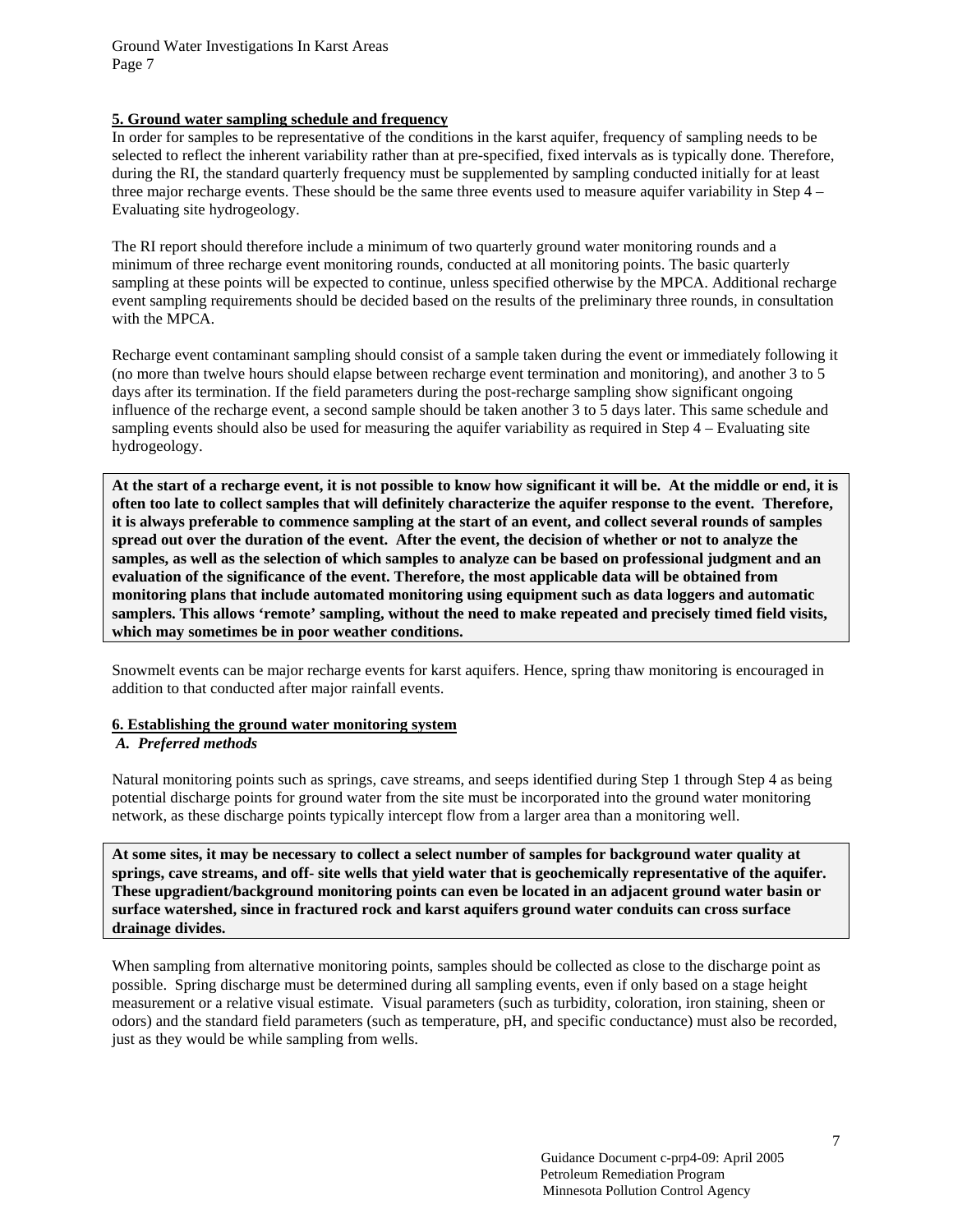#### *B. Conventional Methods*

Placement of monitoring wells must be based on the interpretation of data gathered during site characterization. Well placement and construction should account for the significant fluctuations in water table elevation that are typical of karst aquifers, as well as for the presence of discrete high-permeability zones that may transport the majority of ground water. The location of high permeability zones should guide the placement of monitoring wells even if this is at considerable distances off-site. Horizontal zones of high permeability along bedding planes can be the most important in karst aquifers. If site characterization has identified such zones of enhanced permeability, the wells should be designed to intersect them. If no such zones could be identified, the well should be cased to the depth where competent rock is encountered and left open below that for a minimum interval of ten (10) feet. Accurate knowledge of site geology is critical for designing such open-hole monitoring wells, since excessive open hole in a karst aquifer may provide pathways for contamination to reach previously uncontaminated zones. Additionally, by state law (Minnesota Rules, Chapter 4725) interconnection of aquifers otherwise separated by a confining layer is not permitted in Minnesota. In settings where the matrix blocks also have appreciable porosity, it will be necessary to monitor the blocks as well as the high-permeability zones, since the blocks may function as long term storage reservoirs for the contaminants.

Careful records should be maintained of stratigraphic zones where circulation was lost during drilling, where enhanced yields were obtained during well development or aquifer tests, and where open or mud-filled cavities were encountered during drilling.

**It is recommended that video logging be used to determine the location and orientation of fractures and conduits to aid in the proper placement of monitoring well screen (s).** 

In many karst areas, substantial flow occurs at the soil bedrock interface and within the subjacent epikarst. Wells placed across this interface, or within the epikarst may only be intermittently saturated. However, these wells are likely to intercept the early movement of contaminants from the overlying source. At least one such well/lysimeter must be placed at or near the source area of contamination, if significant contamination exists in the overburden.

At most sites, it will be acceptable to initially install one monitoring well into the aquifer and one epikarst well (if deemed necessary), both at the source area. The RI should focus on combining the determination of source area contamination, flow dynamics, flow pathways, discharge points and receptors, and overall risk. The need for expanding the monitoring well network, further investigations and remediation should be based on this information.

**The hydraulic connection of any additional monitoring wells with the contamination source area should be verified and demonstrated by hydraulic or tracer tests. 'Downgradient' monitoring wells cannot be assumed to intercept flow from the site unless a positive connection from the site to the monitoring point is demonstrated. Tests can be:** 

**(a) Hydraulic tests: Packer tests and bore hole logging techniques should be used to locate both highconductivity and low-conductivity zones within the aquifer. Pumping tests should be used to test the hydraulic connections between the various parts of the system. Using a pumping well at the source of the contamination, the response of individual monitoring wells to pumping (both rates of response and overall drawdown) should be used to determine connection to the monitoring site. Flow rates and directions can be determined from the results of aquifer-scale or site-scale tracer tests. Techniques such as flow logging and hydraulic conductivity logging can provide vital information at high risk and complex sites. Such hydrophysical logging and data analysis methods are becoming widespread and technical assistance from individuals and organizations with specialized expertise and equipment is available.** 

**(b) Tracer tests: Tracer tests that monitor the presence or absence of tracer at monitoring points can also be used for determining flow directions and validating hydraulic connections. At sites with multiple potential discharge points or receptors, tracer tests should be used to eliminate those points from the monitoring scheme that do not receive the tracer. Tracer tests conducted using dye-tracing chemicals will require Minnesota Department of Health approval and granting of a variance. For this reason, consult MPCA staff prior to conducting any dye tracer tests in order to firmly establish the need.** 

Drilling methods and well construction techniques should be chosen so as to minimize loss of drilling fluids,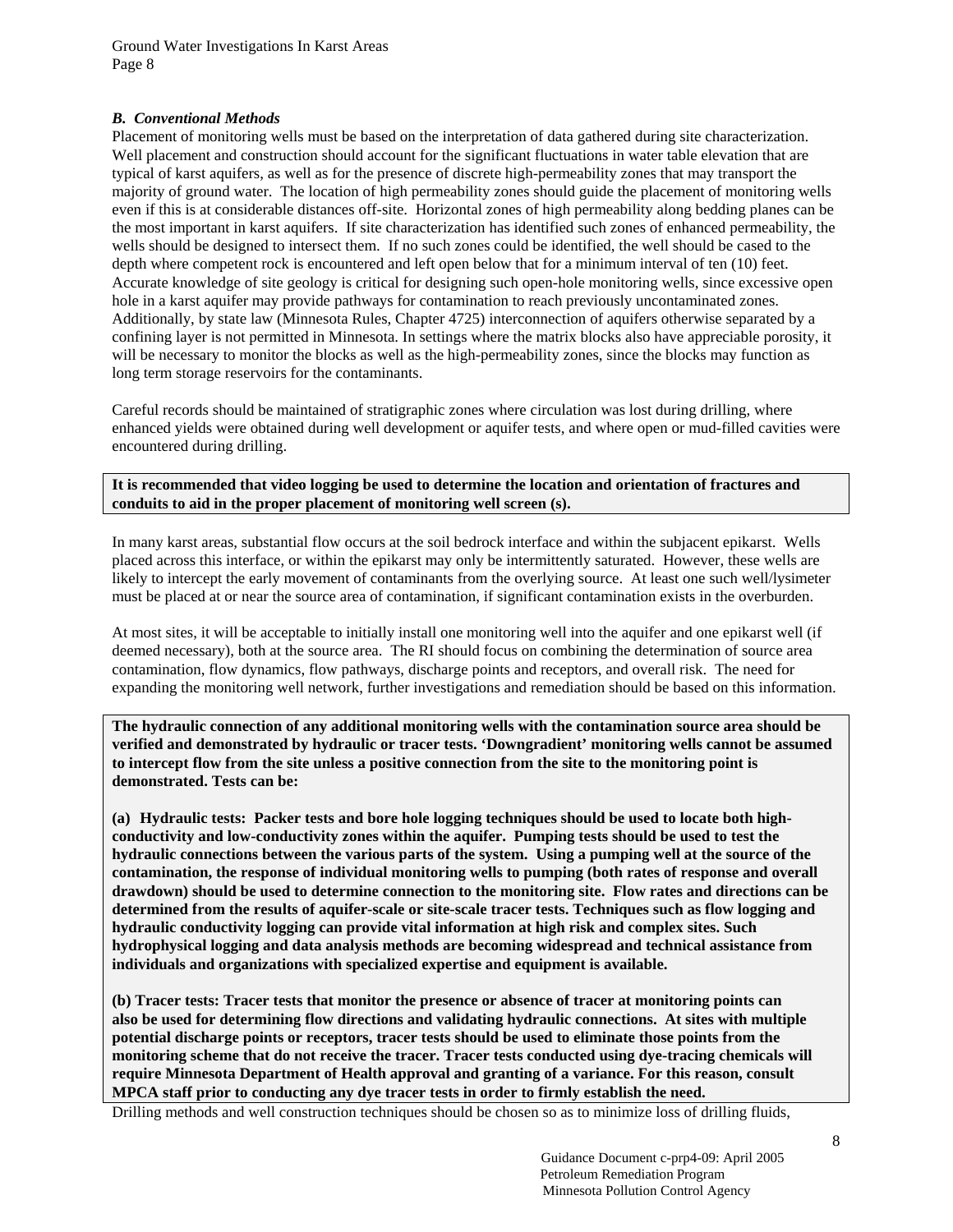cuttings, or construction materials to the formation. Air rotary is preferred, if circulation can be maintained. Rotary drilling should be conducted with over-shot casing to reduce loss of fluids to the formation. High turbidity, especially after recharge events, is an indicator that the well intersects a major conduit. Such wells will therefore require periodic development and maintenance to remove the accumulated sediments.

### **7. Determining aquifer characteristics for remedial systems at complex and high risk sites**

All proposed remedial system designs for ground water in a karst aquifer must be based on a thorough characterization of aquifer properties and resolution of the many variables that are characteristic of this hydrogeology. Should a remediation design be necessary, the site characterization will typically have to be supported by additional detailed data gathered by one or more of the approaches recommended below, in addition to those already mentioned in previous sections of this document. This increased level of justification and more intensive hydraulic investigations are also likely to be required should site closure or passive monitoring be proposed at a higher risk site. Such sites could be those with high levels of ground water contamination, significant extent of contamination, an aquifer displaying highly variable behavior, close proximity to receptors, or a large number of receptors at risk.

**Examining cores and bore hole logging data can identify the more productive portions of the aquifer. Packer tests in wells at successively lower depths can also be used for estimates of depth of karstification and location of higher permeability zones.** 

**Packers can be used to segregate specific zones within the wells. Slug tests and single-well pumping tests can then be performed to determine transmission characteristics of different portions of the aquifer. Bore hole fluid logging can also help to characterize the producing zones within fractured-rock aquifers.** 

**Surface geophysical methods such as ground-penetrating radar, electromagnetic or electrical resistivity surveys, natural potential (SP), microgravity, and seismic can be inexpensive and non-destructive means for establishing subsurface features such as depth to rock, depth to water table, buried channels, structural features, fracture orientations, areal variations in water quality, and major conduits. Significant features indicated by surface geophysics can then be used to site borings and wells.** 

**Bore hole logging methods such as natural gamma, gamma-gamma, resistivity (or conductivity), and spontaneous potential can be used to identify strata and correlate between bore holes. These can be used to determine water bearing zones within a bore hole and for determining hydraulic properties of inclined and horizontal fractures.** 

**Bore hole methods such as video, temperature, caliper, acoustic viewer, flow meter, bore hole fluid logging, and cross-hole tomography are best suited for locating and characterizing fractures and conduits.** 

#### **8. Conducting the ground water and vapor receptor survey**

Initially, locations for all wells located within a mile radius of the site should be obtained. This must be done not only by a search of the computerized County Well Index (CWI) database available from the Minnesota Geological Survey (MGS), but also by an actual examination of well records available with the MGS. This is important since the data in the CWI is not always complete or up to date. In addition, a field survey within the one-mile radius to locate properties that may have older, undocumented wells, and contact with the landowners to verify the presence of such wells (both potable and non-potable) must also be carried out. These older wells are usually shallow and may be the most quickly and significantly affected by the contamination.

Ground water discharge points such as springs and seeps must be located and characterized. Any receiving surface water bodies also have to be treated as receptors. Any impact or the potential thereof must be assessed and, if required, mitigated.

Information about ground water movement obtained by the site characterization methods described above should be used to identify those receptors that are at particular risk of intercepting contaminant transport from the site. The need to take measures to protect these receptors should be assessed and suitable steps implemented. Information gathered during the previous phases about distribution of conduits in the bedrock unit, and the degree

> Guidance Document c-prp4-09: April 2005 Petroleum Remediation Program Minnesota Pollution Control Agency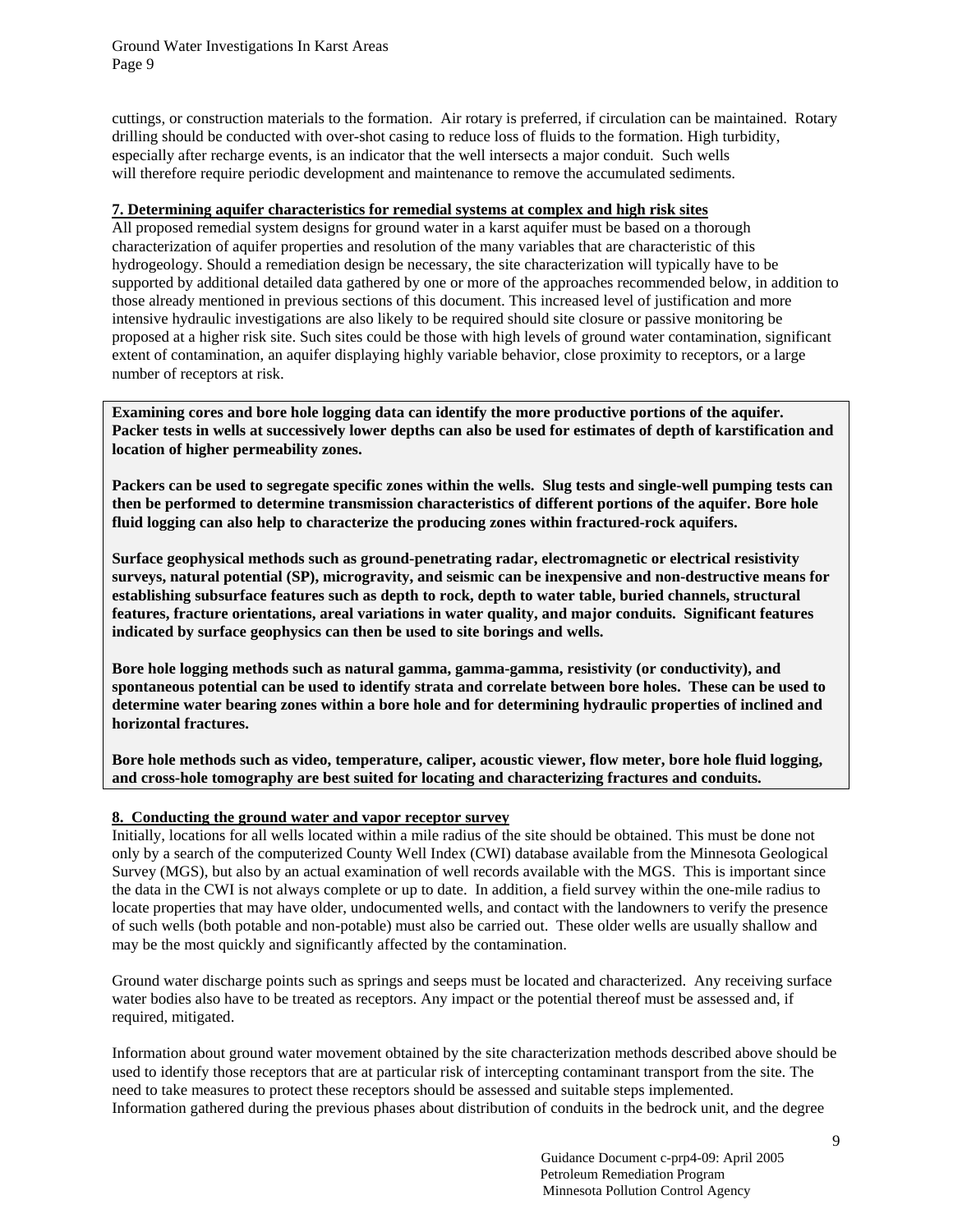of interconnection of these conduits with the surface or near surface should also be used to evaluate vapor risk to receptors like building structures and utility conduits.

The general receptor survey process as outlined in the appropriate MPCA Petroleum Remediation Program guidance document should also be followed along with these additional procedures.

\*\*\*\*\*\*\*\*\*

## **APPENDIX A**

## **Selected References**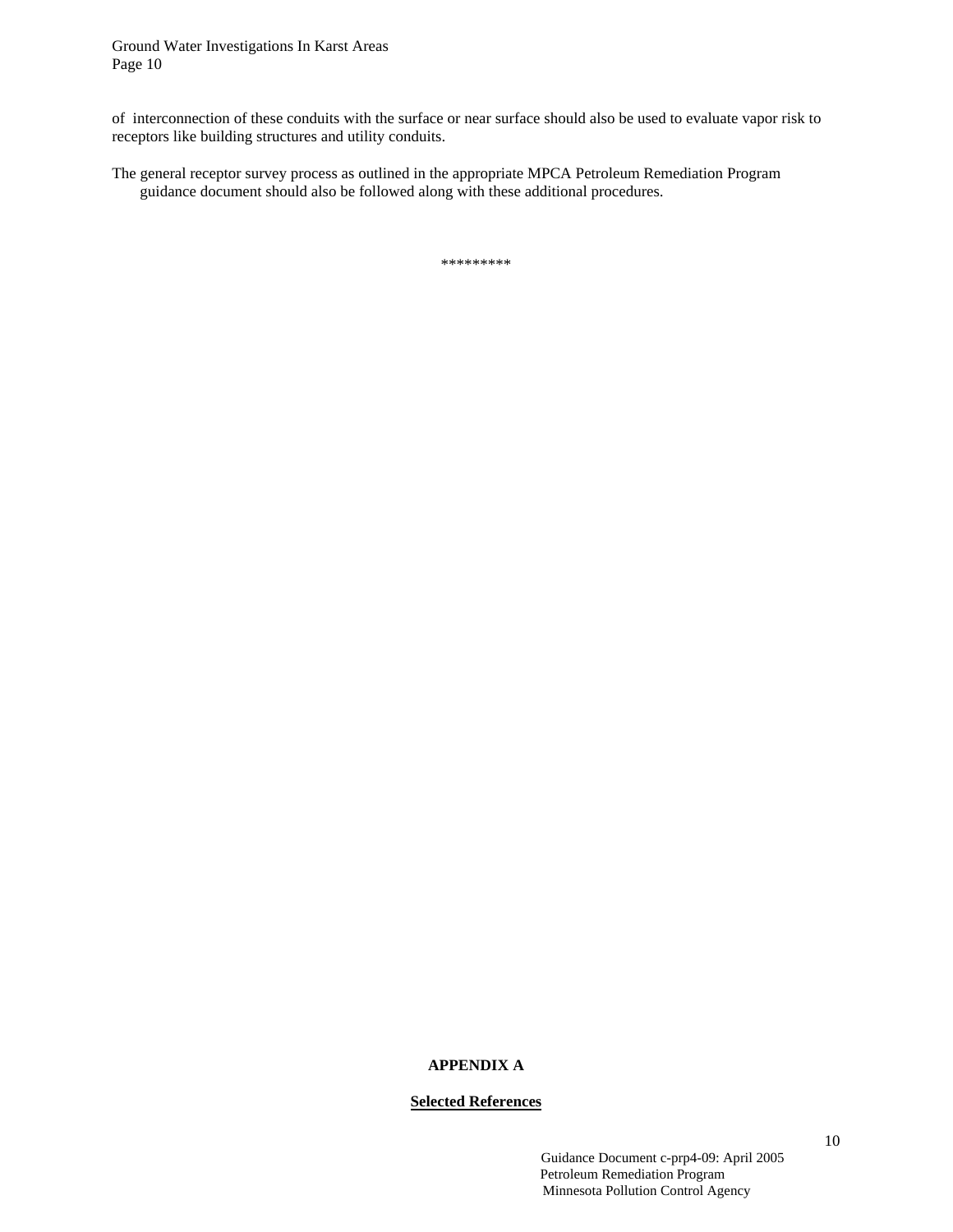The following is a general compilation of selected information about karst, as well as specific Minnesota karst areas. This list includes published works, as well as individuals and organizations who can be consulted for information about the area in which the site being investigated is located.

#### *General karst hydrogeology*

Alexander, E., Davis, M., and Dalgleish, J. (1986) Dye tracing through thick unsaturated zones. Proceedings of the 5th International Symposium on Underground Water Tracing, Athens, Instit. of Geol. and Mineral Expl., Athens, Greece, pp. 181-188.

Alexander, E.C., Jr. and Quinlan, James F. (1992) Practical Tracing of Ground water with Emphasis on Karst Terranes (A Short Course Manual for the 1992 Geol. Soc. America Meeting) G.S.A., 2 volumes, ~275 pp. [available from 1st author]

ASTM D 5717-95 (1995) Standard Guide for Design of Ground-Water Monitoring Systems in Karst and Fractured-Rock Aquifers, Amer. Soc. Testing & Materials, West Conshohocken, PA, 17 p.

Beck, Barry F. & Wilson, William L. (eds.) (1987) Karst Hydrogeology: Engineering and Environmental Applications; Proceedings of the Second Multidisciplinary Conference on Sinkholes and the Environmental Impacts of Karst, Orlando, Florida, 9-11 February, 1987, Balkema, Rotterdam, 467 p

Beck, Barry F. (ed.) (1984) Sinkholes: Their Geology, Engineering and Environmental Impact; Proceedings of the First Multidisciplinary Conference on Sinkholes Orlando, Florida, 15-17 October, 1984, Balkema, Rotterdam,429 p.

Beck, Barry F. (ed.) (1989) Engineering and Environmental Impacts of Sinkholes and Karst; Proceedings of the Third Multidisciplinary Conference on Sinkholes and the Engineering and Environmental Impacts of Karst, St. Petersburg Beach, Florida, 2-4 October, 1989, Balkema, Rotterdam, 384 p.

Beck, Barry F. (ed.) (1993) Applied Karst Geology; Proceedings of the Fourth Multidisciplinary Conference on Sinkholes and the Engineering and Environmental Impacts of Karst, Panama City, Florida, 25-27 January, 1993, Balkema, Rotterdam, 295 p.

Beck, Barry F. (ed.) (1995) Karst Geohazards: Engineering and Environmental Problems in Karst Terrane; Proceedings of the Fifth Multidisciplinary Conference on Sinkholes and the Engineering and Environmental Impacts of Karst, Gatlinburg, Tenn., 2-5 April, 1995, Balkema, Rotterdam, 295 p.

Ford, Derek and Williams, Paul (1989) Karst Geomorphology and Hydrology, Chapman and Hall, London, 601 p.

Kingston, S.P., Contamination of Water Supplies in Limestone Formation, Journal of the American Water Works Association, Vol.35, No. 11, November 1943.

Magner, J.A., Book, P.R., and Alexander, E.C.Jr. (1986) A Waste Treatment/Disposal Site Evaluation Process for Areas Underlain by Carbonate Aquifers. Ground Water Monitoring Review, v. 6, no. 2, pp. 117-121.

NGWA/USEPA (1991) Proceedings of the Third Conference on Hydrogeology, Ecology, Monitoring and Management of Ground Waters in Karst Terranes, December 4-6, 1991, Nashville, Tenn., National Ground Water Association, Dublin, Ohio, 793 p.

NWWA (1986) Proceedings of the Environmental Problems in Karst Terranes and Their Solutions Conference, October 28-30, 1986, Bowling Green, Kentucky, National Water Well Association, Dublin, Ohio, 525 p.

NWWA (1988) Proceedings of the Second Environmental Problems in Karst Terranes and Their Solutions Conference, November 16-18, 1988, Nashville, Tenn., National Water Well Association, Dublin, Ohio, 441 p. Quinlan, J.F. and Alexander, E.C., Jr. (1987) How often should samples be taken if relevant locations are to reliably monitor for pollutants from an agricultural, waste disposal, or spill site in a karst terrane? A first approximation. in: (Beck, B.F. and Wilson, W.L. eds.)Karst Hydrogeology: Engineering and Environmental Applications, A.A. Balkema, Rotterdam, pp. 277-286.

> Guidance Document c-prp4-09: April 2005 Petroleum Remediation Program Minnesota Pollution Control Agency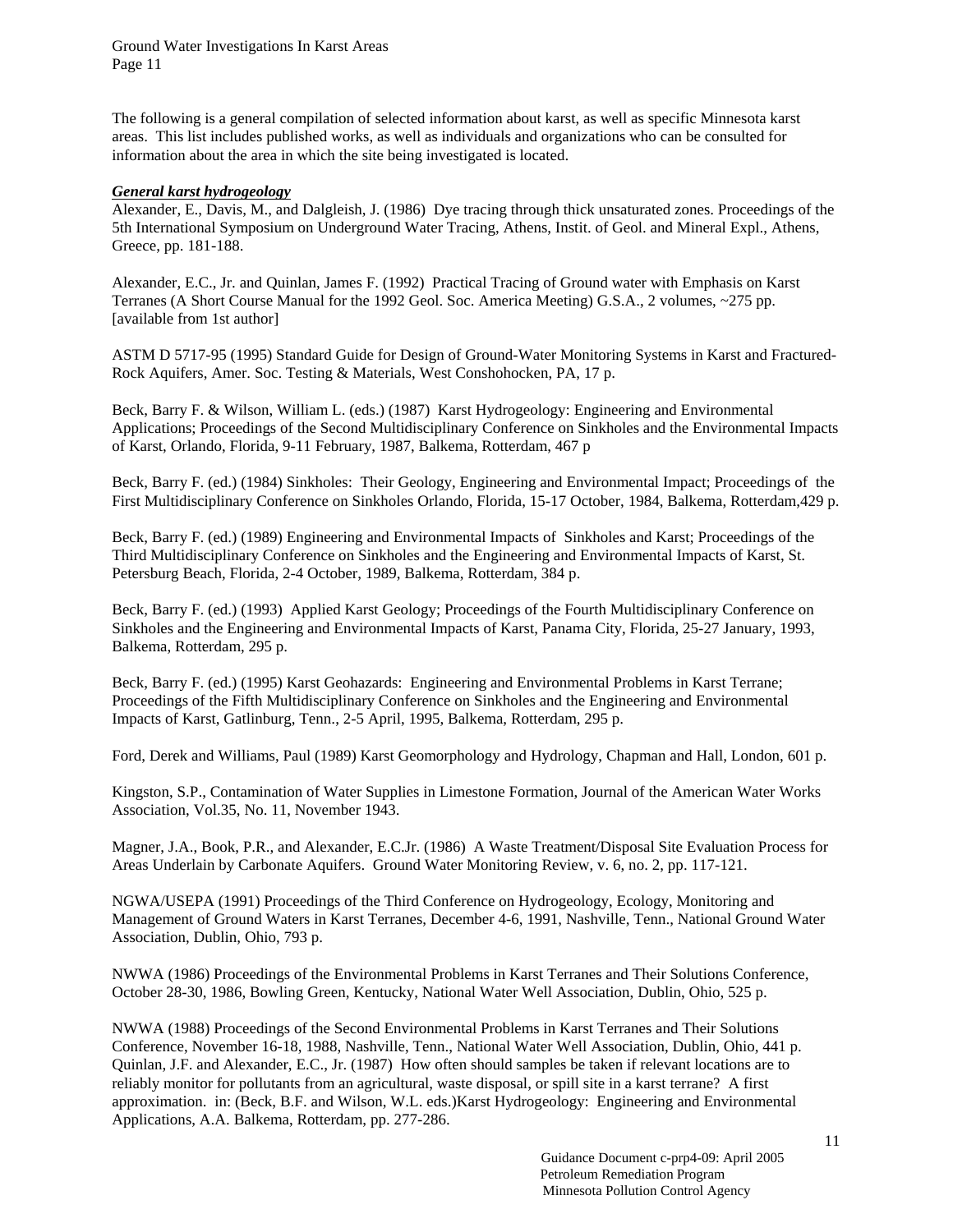Quinlan, James F., Peter L. Smart, Geary M. Schindel, E. C. Alexander, Jr., Alan J. Edwards and A. Richard Smith (1992) Recommended Administrative/Regulatory Definition of Karst Aquifers, Principles for classification of carbonate Aquifers, Practical Evaluation of Vulnerability of Karst Aquifers, and Determination of Optimum Sampling Frequency at Springs. in: (Quinlan, J. and Stanley, A., eds.) Proceedings of 3rd Conference on Hydrogeology, Ecology, Monitoring and Management of Ground Water in Karst Terranes. Nashville, TN, Dec. 4-6, 1991. NGWA, Dublin, Ohio, pp. 573-635.

White, William B. (1988) Geomorphology and Hydrology of Karst Terrains, Oxford Univ. Press, New York, 464 p.

#### *Minnesota karst literature*

Alexander, E. Calvin, Jr. (1989) Karst hydrogeology and the nature of reality: The Minnesota experience. Distributed by the NWWA, Dublin, Ohio, 63 pp.

Alexander, E. Calvin, Jr. and Richard Lively (1995) Karst hydrogeology in: Geological Atlas of Fillmore County, Minnesota, County Atlas Series, Atlas C-8, Part B, Minn. Dept. of Natural Resources, St. Paul.

Alexander, E. Calvin, Jr., and Maki, Geri L. (1988) Sinkholes and Sinkhole Probability, Plate 7, Balaban, N.H., (ed)., Geologic Atlas Olmsted County, Minnesota. Minn. Geol. Survey, St. Paul, Minnesota. (1 to 100,000 scale map with text.)

Alexander, E. Calvin, Jr., Jeffrey A. Green, Scott C. Alexander and Ronald C. Spong (1995) Springsheds. Plate 9 in Geological Atlas of Fillmore County, Minnesota, County Atlas Series, Atlas C-8, Part B, Minn. Dept. of Natural Resources, St. Paul.

Alexander, E.C., Jr. (1985) Karst in the Upper Mississippi Valley. Program Abstracts and Field Guide to "Pleistocene Geology and Evolution of the Upper Mississippi Valley" Aug. 13-16, 1985, Winona, MN, pp. 3-4.

Alexander, E.C., Jr. (1987) Karst Hydrogeology of southeastern Minnesota. in: (Balaban, N.H., ed.) Field Trip Guidebook for the Upper Mississippi Valley, Minnesota, Iowa, and Wisconsin. Minn. Geol. Sur. Guidebook Series No. 15, pp. 1-22.

Alexander, E.C., Jr. (ed.) (l980) An Introduction to Caves of Minnesota, Iowa and Wisconsin: Guidebook for the l980 National Speleological Society Convention (NSS Convention Guidebook #2l). 190 pp + v + 5 maps in pocket.

Dalgleish, J. and Alexander, E.C., Jr. (1984) Sinkhole distribution in Winona County, Minnesota. in: Beck, B. (editor) Sinkholes: Their Geology, Engineering and Environmental Impact, A.A. Balkema, Rotterdam, The Netherlands, pp. 79-85.

Dalgleish, J. and Alexander, E.C., Jr. (1984) Sinkholes and Sinkhole Probability, Plate 5, Balaban, N.H. and Olsen, B.M., eds., Geologic Atlas of Winona County: Minn. Geol. Survey, St. Paul, Minnesota (1 to 100,000 scale map with text).

Green, Jeffrey A.; Alexander, Scott C., and Alexander, E.Calvin Jr. (1996) The Leroy Minnesota Karst Area. GSA Abstracts with Programs, Vol.28, No.6, April 1996.

Hedges, J. and Alexander, E.C., Jr. (1985) Karst-related features of the Upper Mississippi Valley Region. Studies in Speleology, v. 6, pp. 41-49.

Magdalene, Suzanne and E. Calvin Alexander, Jr. (1995) Sinkhole distribution in Winona County, Minnesota revisited. in: (Beck, Barry F. and Felicity M. Person, eds.) Karst Geohazards, Proceedings of the Fifth Multidisciplinary Conference on Sinkholes and the Engineering and Environmental Impact of Karst, Gatlinburg, Tenn., 2-5 April, 1995, A.A. Balkema, Rotterdam, pp. 43-51.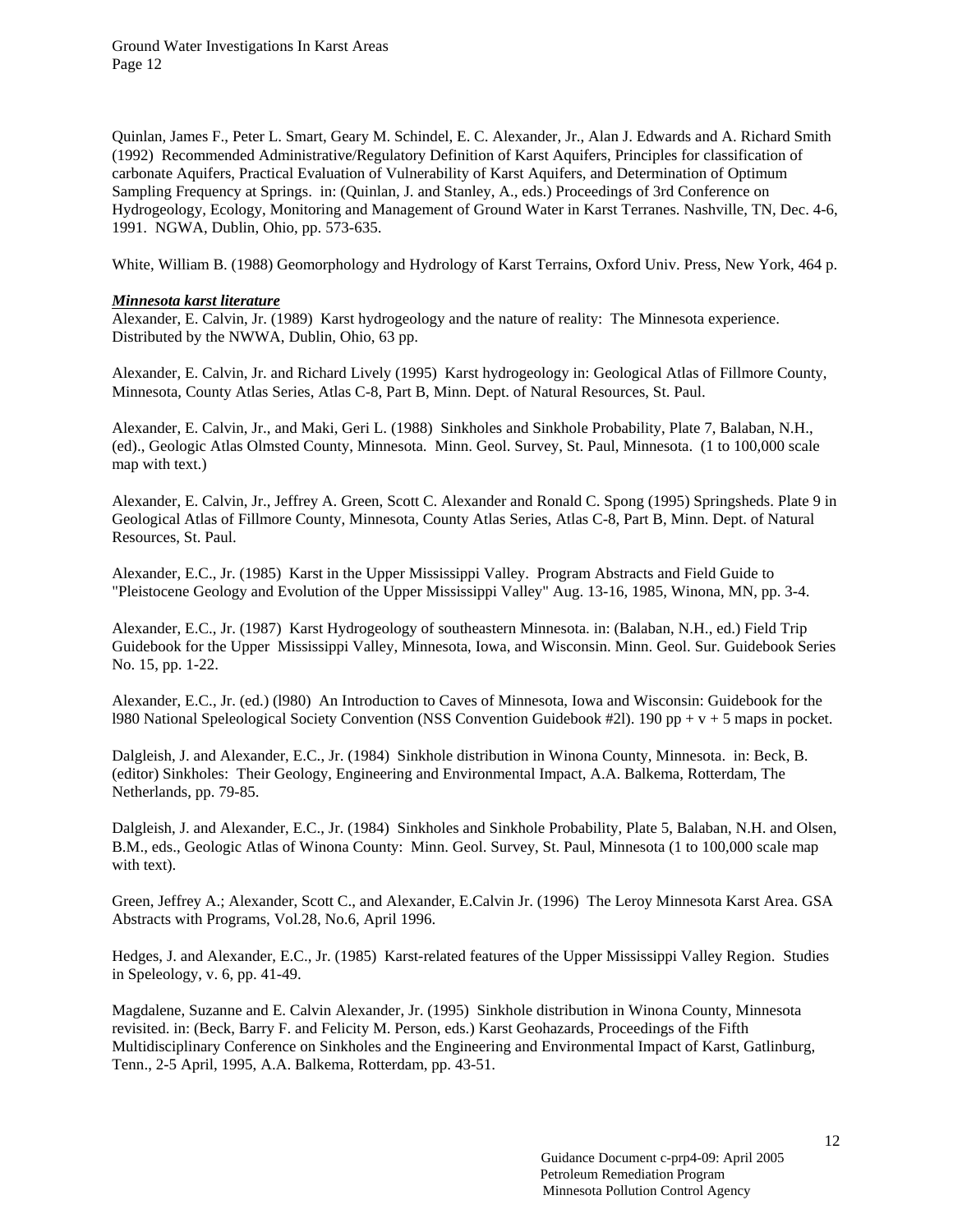Mohring, E. and Alexander, E. (1986) Quantitative tracing of karst ground water flow: Southeastern Minnesota, North Central, U.S.A. Proceedings of the 5th International Symposium on Underground Water Tracing, Athens, Instit. of Geol. and Mineral Expl., Athens, Greece, pp. 215-227.

St. Ores, J., Alexander, E.C., Jr., and Halsey, C.F. (1982) Ground water pollution prevention in Southeast Minnesota's Karst region. Extension Bulletin 465-l982, Ag. Ext. Ser., Univ. of Minn. l8 pp.

Witthuhn, Kate and E. Calvin Alexander, Jr. (1995) Sinkholes and Sinkhole Probability. Plate 8 in Geological Atlas of Fillmore County, Minnesota, County Atlas Series, Atlas C-8, Part B, Minn. Dept. of Natural Resources, St. Paul.

## *Resource Organizations*

| Minnesota Department of Natural Resources |
|-------------------------------------------|
| Division of Waters                        |
| Region V                                  |
| Rochester, MN                             |
| (Contact: Jeff Green. Ph: 507/285-7924)   |
| Minnesota Geological Survey               |
| University of Minnesota                   |
| St. Paul, MN                              |
| (Contacts: Dr. Tony Runkel, Bob Tipping.  |
| Ph:651/627-4780)                          |
|                                           |

Upon request, this document can be made available in other formats, including Braille, large print and audio tape. TTY users call 612/282-5332 or Greater Minnesota 1-800-657-3864 (voice/TTY).

## **APPENDIX B**

**Suggested Karst RI report outline**

*To be submitted as attachment to the Investigation Report Form (Guidance Document 4-06)*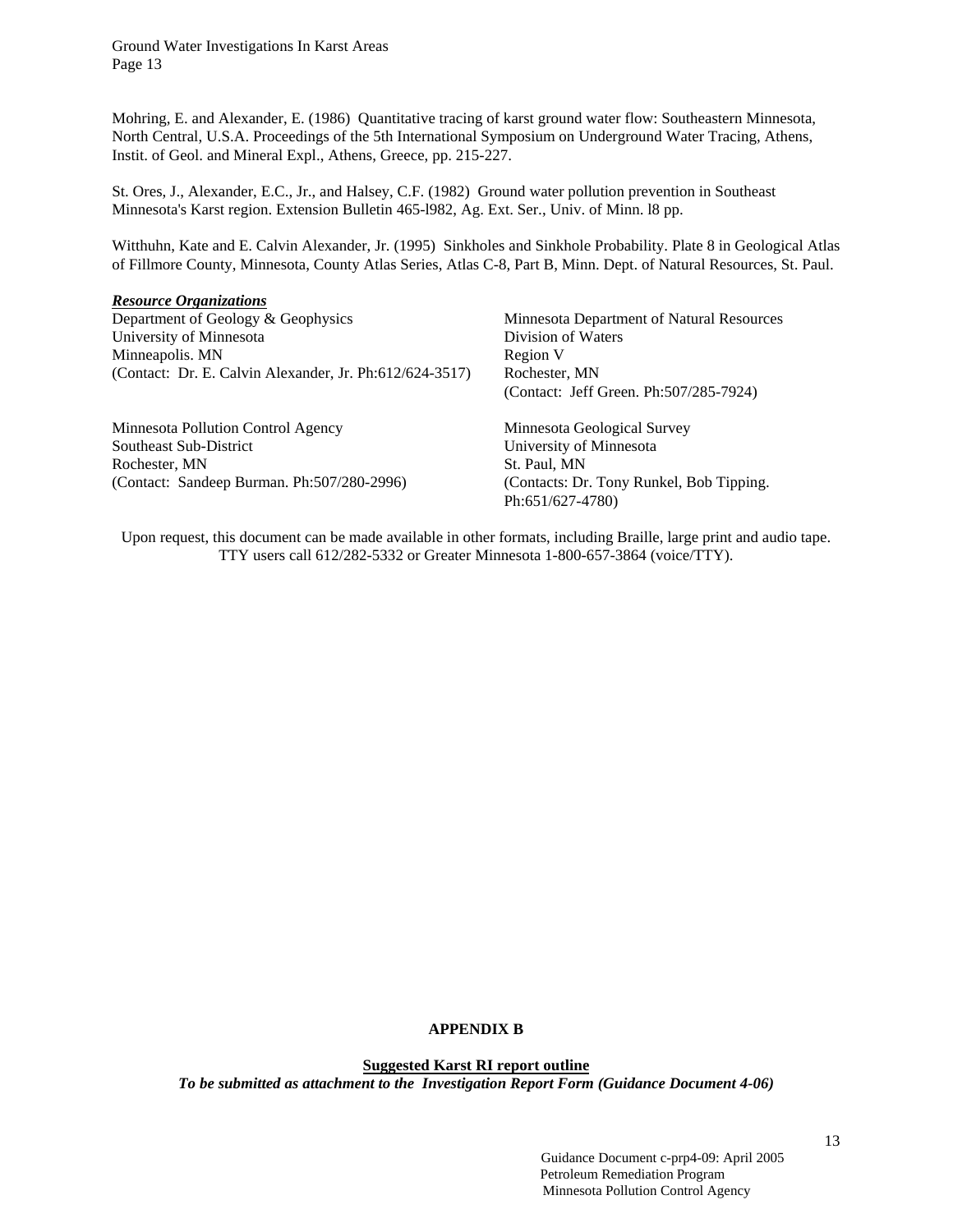**Please complete and submit a Karst RI attachment using the suggested format given below. To avoid duplication, it will be acceptable if relevant sections of Guidance Document 4-06 are cross-referenced to the Karst RI attachment.** 

#### **I. County in which site is located and impacted bedrock formation**

## **II. Evaluating regional geology**

Describe all pre-existing information compiled. List specifics.

Attach copies of all information compiled. Include all logs, figures, maps, photographs etc.

Attach your interpretation of compiled data and discuss regional geologic setting.

## **III. Evaluating site geology**

Describe field reconnaissance procedures and define area covered.

Show the same in relation to the site on a USGS map.

List and describe all geologic features encountered.

Provide locations of all features in relation to site location on a USGS topographic map.

Interpret and discuss site geology.

## **IV. Evaluating regional hydrogeology**

Describe field reconnaissance procedures and define area covered.

List and describe all hydrogeologic features encountered.

Provide locations of all features in relation to site location on a USGS topographic map.

Interpret and discuss site hydrogeology.

#### **V. Karst hydrogeologic inventory**

Complete listing, descriptions, and location of all features surveyed for III and IV can be submitted as a combined karst hydrogeologic inventory

## **VI. Evaluating site hydrogeology**

#### *a) Off-site*

Location of area wells and discharge points (seeps, springs, etc.) in relation to the site on a USGS topographic map.

List all parameters measured at these points. Verify that at a minimum those listed in **Section 4,**  Part b of Guidance Document 4-09 were measured. If not, explain why.

List dates of measurement and state whether quarterly monitoring events (minimum 2 required for RI report submittal) or recharge event monitoring (minimum 3 required for RI report submittal).

Provide measurement values for all parameters and all points.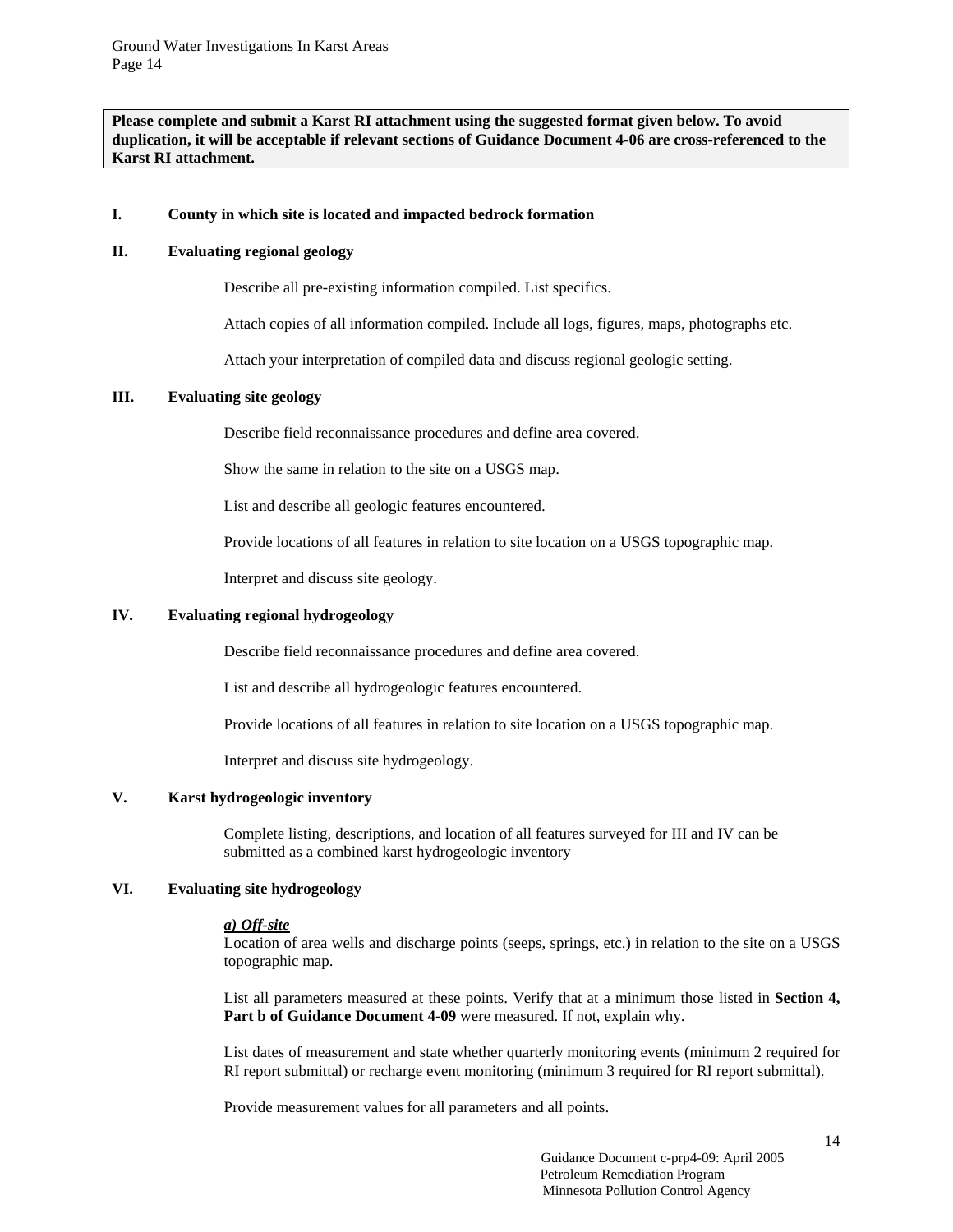#### *b)On-site*

Provide monitoring well location and construction information.

List all parameters measured at the monitoring wells. Verify that at a minimum those listed in **Section 4. Part b of Guidance Document 4-09** were measured. If not, explain why.

List dates of measurement and state whether quarterly monitoring events (minimum 2 required for RI report submittal) or recharge event monitoring (minimum 3 required for RI report submittal).

Provide measurement values for all parameters and all wells.

Verify that monitoring dates and parameters are identical for VI a) and b). If not, explain why.

#### **VII. Potentiometric map**

Provide locations in relation to the site and descriptions of all control points used to construct potentiometric map on a USGS topographic map.

Define study area used for potentiometric map construction and explain how the area boundaries were determined. Show the same on a USGS topographic map.

Provide all measurement dates and values.

Provide potentiometric maps and ground water flow direction for all monitoring rounds.

Verify that potentiometric maps and flow direction computed for at least all the monitoring events listed in VI a) and b).

If not, explain why.

Identify and analyze any points that provided anomalous measurements.

Interpret potentiometric maps and ground water flow directions and discuss implications on ground water and contaminant flow, contaminant migration, and risk to receptors.

#### **VIII. Ground water sampling schedule**

Verify that ground water sampling for contamination was conducted for a minimum of two quarterly rounds and three recharge events.

Verify that the contamination sampling rounds were the same as the monitoring rounds for VI a) and b).

Verify that contamination sampling was conducted at all points used for the monitoring in VI a) and b).

Describe recharge events – date, duration, relevant meteorological data and source. Describe recharge event sampling procedure with accurate times and dates.

Provide all sample results from all points.

#### **IX Establishment of the monitoring network**

Describe all monitoring wells installed and discuss how location and construction were determined from site characterization data.